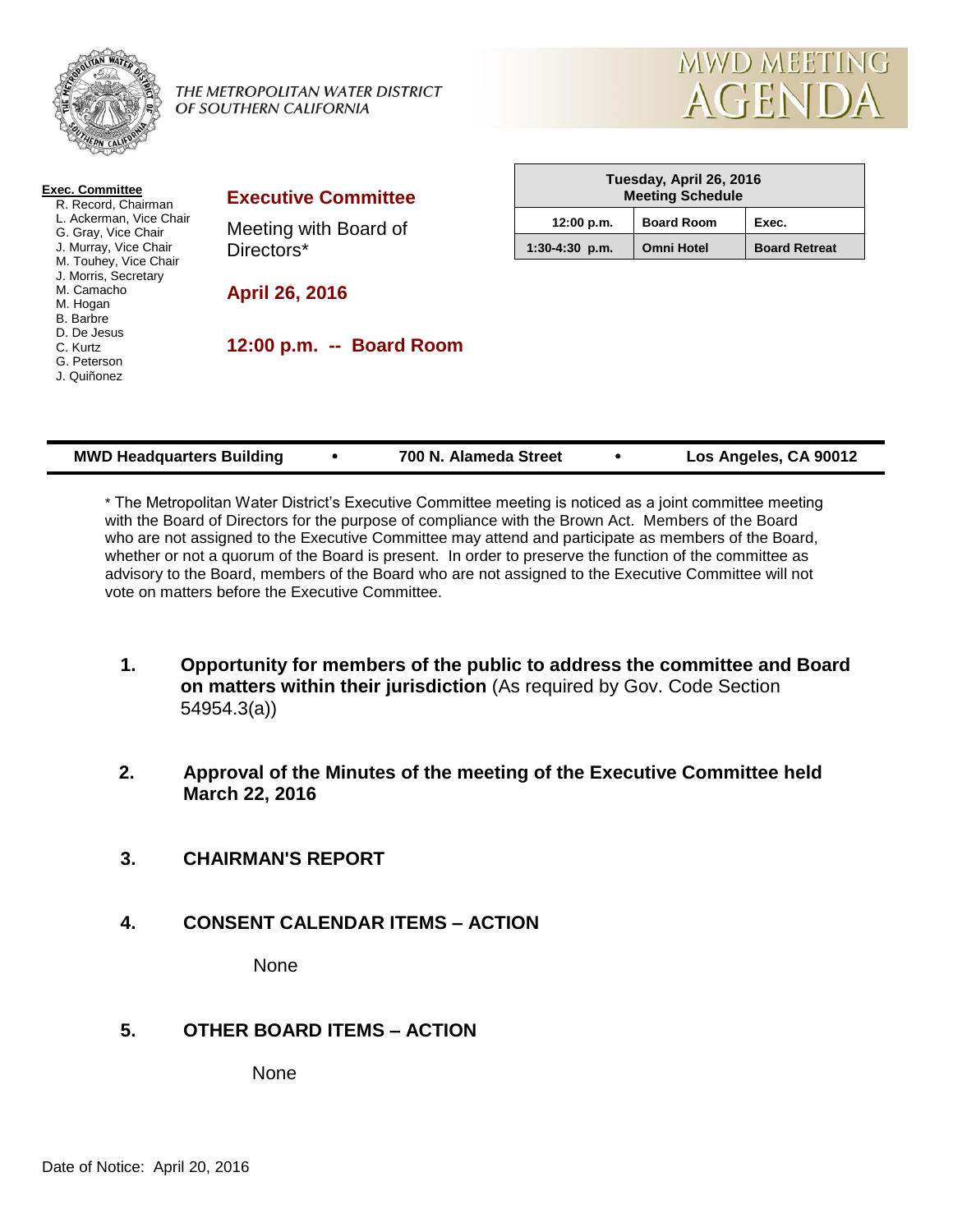## **6. BOARD INFORMATION ITEMS**

None

### **7. COMMITTEE ITEMS**

- a. Approve draft committee and Board meeting agendas, and schedule for May 2016
- b. General Manager's report of Metropolitan's activities
- c. General Counsel's report of Legal Department activities
- d. General Auditor's report of Audit Department activities
- e. Ethics Officer's report of Ethics Department activities

# **8. REPORTS FROM COMMITTEES**

- a. Finance and Insurance Committee
- b. Water Planning and Stewardship Committee
- c. Engineering and Operations Committee
- d. Communications and Legislation Committee
- e. Organization, Personnel and Technology Committee
- f. Legal and Claims Committee
- g. Real Property and Asset Management Committee

#### **9. FOLLOW-UP ITEMS**

None

# **10. FUTURE AGENDA ITEMS**